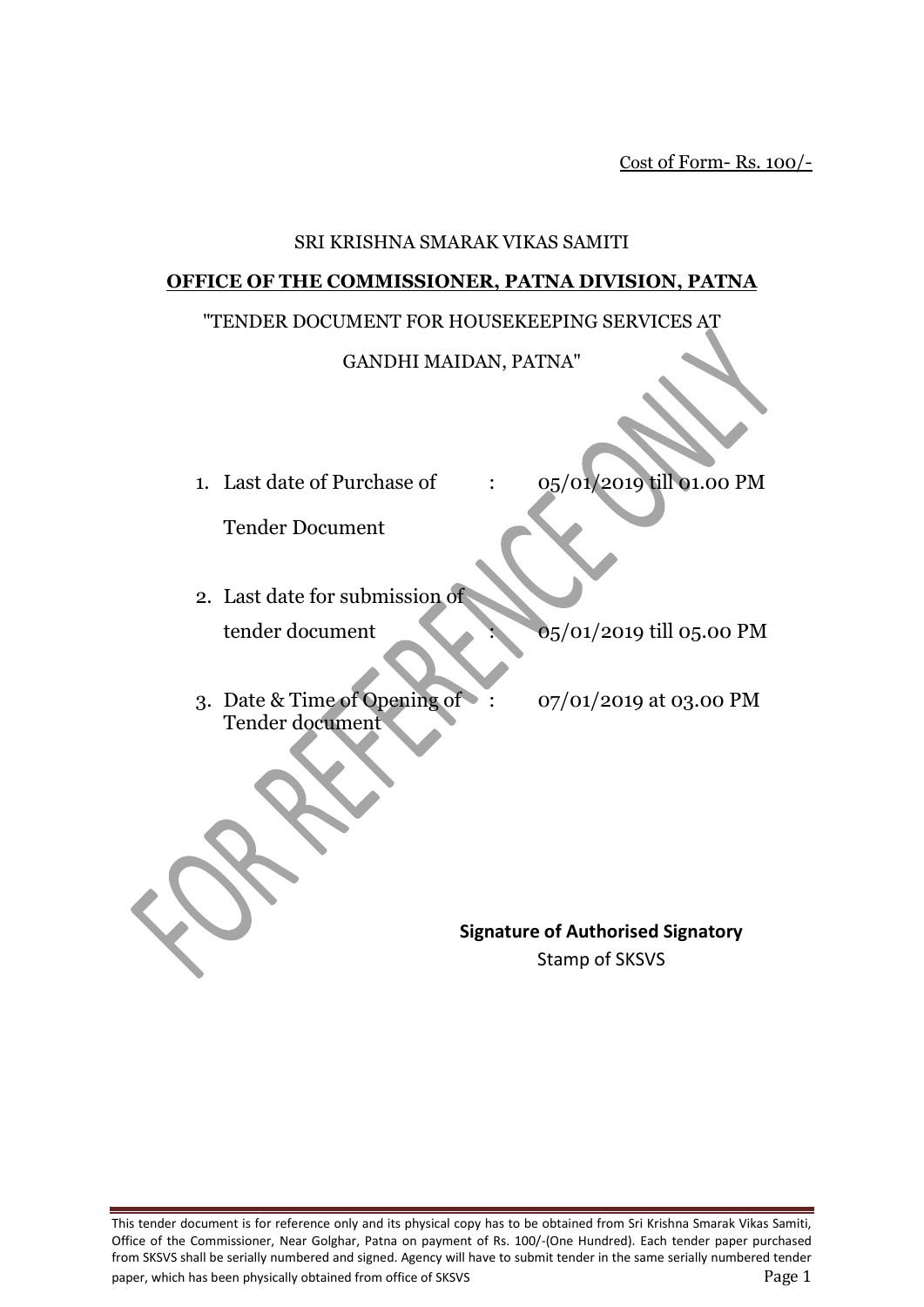# **GENERAL INSTRUCTIONS TO TENDERERS**

- 1. The Commissioner, Patna Division-Cum-Chairman, Sri Krishna Smarak Vikas Samiti invites sealed tender from the interested reputed Firms/Organization for providing Housekeeping Services with modern equipments and best quality manpower for **Gandhi Maidan** campus Patna for eleven months.
- 2. Tender document Containing details about NIT, General Guidelines, Qualification criteria, Scope of housekeeping work, Term & Conditions and Technical & Financial bid, can be purchased from Sri Krishna Smarak Vikas Samiti, Office of Commissioner, Patna Division, Patna on all working days, in office hours on or before 05/01/2019 till 01.00 PM by paying a non refundable fee of **Rs. 100/-** (Rs. one hundred).
- 3. Completed Bid in all respect must be dropped at Sri Krishna Smarak Vikas Samiti, Office of the Commissioner, Patna Division, Patna with all enclosure duly signed on every page by tenderer or his authorized representative, on 05/01/2019 before 05.00 PM. Bidder should read this document carefully and visit the work site before filling in and submitting the tender. Performa-I (Technical bid) and Performa-II (Financial bid) should be filled separately, in all respect.
- 4. An **Earnest Money Deposit (EMD)** of Rs. 35,000/- (Rs. Thirty Five Thousand only) in the form of demand draft/Bankers cheque in favor of **Sri Krishna Smarak Vikas Samiti,** payable at **Patna** must be enclosed with **Technical bid**, without which tender will be summarily rejected.
- 5. Tenders should be submitted, in one sealed envelope super scribed as **"Tender for Housekeeping services for Gandhi Maidan"** containing two separate sealed envelopes. One for Technical bid (Super scribed as "**Technical Bid**"**)**  and another for financial Bid (super scribed as **"Financial Bid")** and addressed to Commissioner, Patna Division, Patna.
- 6. EMD will be forfeited, if bidder withdraws his bid after submission. EMD shall be returned after finalization of bidding process.
- 7. The successful bidder shall have to deposit bank security/demand draft of Rs. 2,00,000.00 (two lakhs) as performance guarantee.
- 8. Corrections, overwriting, alteration and whiteners should be avoided. If needed that part should be circled and duly full signed by the bidder.

This tender document is for reference only and its physical copy has to be obtained from Sri Krishna Smarak Vikas Samiti, Office of the Commissioner, Near Golghar, Patna on payment of Rs. 100/-(One Hundred). Each tender paper purchased from SKSVS shall be serially numbered and signed. Agency will have to submit tender in the same serially numbered tender paper, which has been physically obtained from office of SKSVS Page 2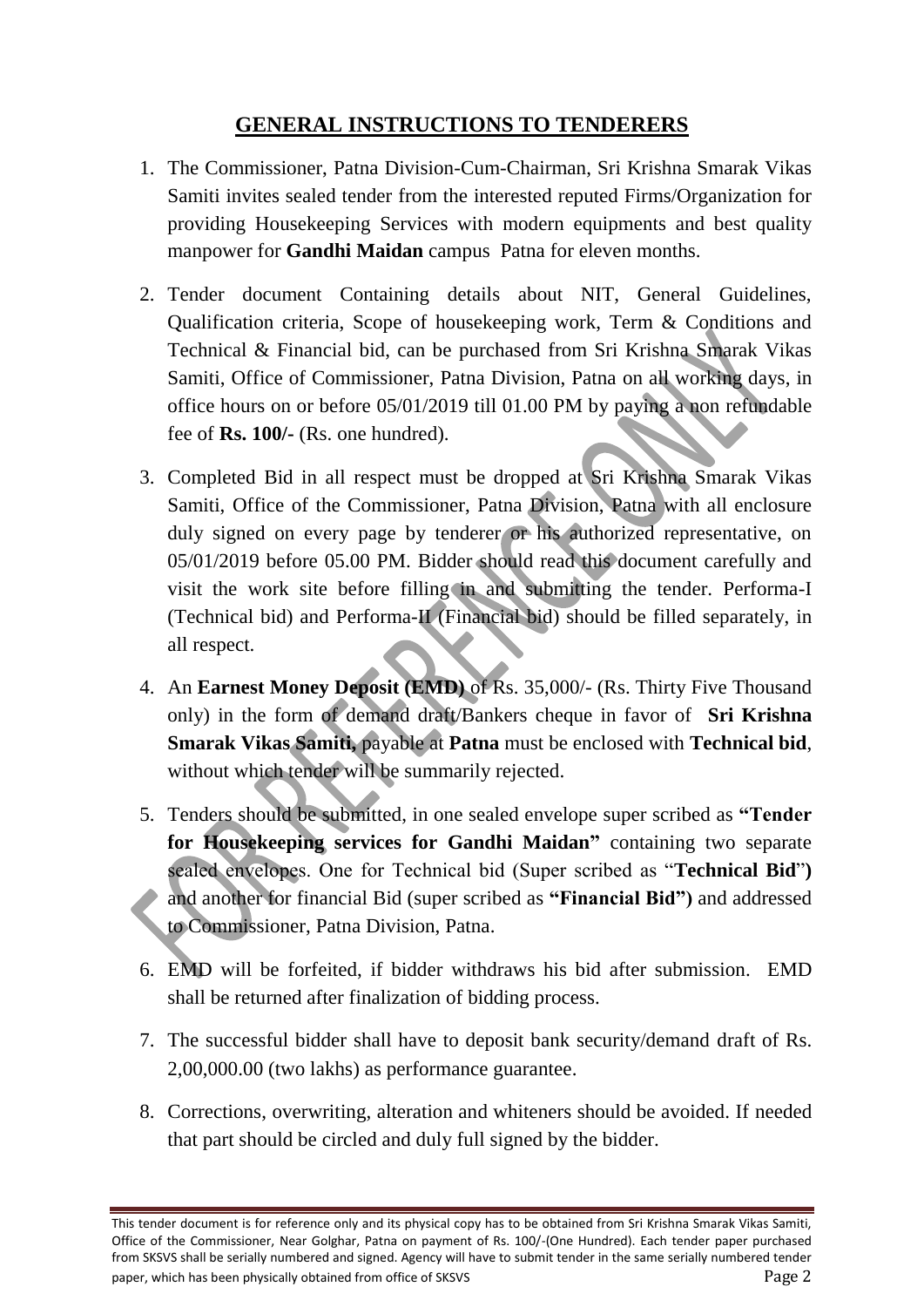- 9. Conditional Tender will be summarily rejected. Incomplete bid will be summarily rejected.
- 10.All matter concerned with this shall be governed by the Indian law both substantive and procedural, in the jurisdiction of High Court, Patna.
- 11.The firm/organization must be having a **Minimum of Three year experience** in Providing Housekeeping services (Cleaning, House Keeping services) in Govt. office/PSUs, and other major institutions.
- 12.The Tender papers and all enclosures (on every page) must be signed separately by each partner of the firm or by a person holding a power of attorney authorizing him/her to do so. Such power of attorney should be produced along with the tender and it must also disclose that the firm is registered under the Indian partnership Act.
- 13. Housekeeping services may further be extended on satisfactory performance and mutual consent on same terms and conditions on yearly basis for another two years.

#### 14.**RATES AND PRICE**

14.1 Bidders should quote the rates in the format given at Proforma-2 (financial bid). Incomplete bids will summarily be rejected. All Corrections and alterations in the entries of tender papers will be signed in fully by the Bidder with date. No erasing or over-writings is Permissible.

14.2 Rate must quote by the Bidders inclusive of GST.

14.3 Amount quoted by the bidders, include the minimum wages, EPF/PF/ESI service charges and shall also include relieving charges as mentioned in Page No-5, point No-24 of the tender document.

14.4 No additional freight or any other charges, etc, would be payable.

#### 15. **TERMS OF PAYMENT**

Payment shall normally be released on a monthly basis within a fortnight after the presentation of bill and upon approval of the Commissioner, Patna Division.

This tender document is for reference only and its physical copy has to be obtained from Sri Krishna Smarak Vikas Samiti, Office of the Commissioner, Near Golghar, Patna on payment of Rs. 100/-(One Hundred). Each tender paper purchased from SKSVS shall be serially numbered and signed. Agency will have to submit tender in the same serially numbered tender paper, which has been physically obtained from office of SKSVS From Page 3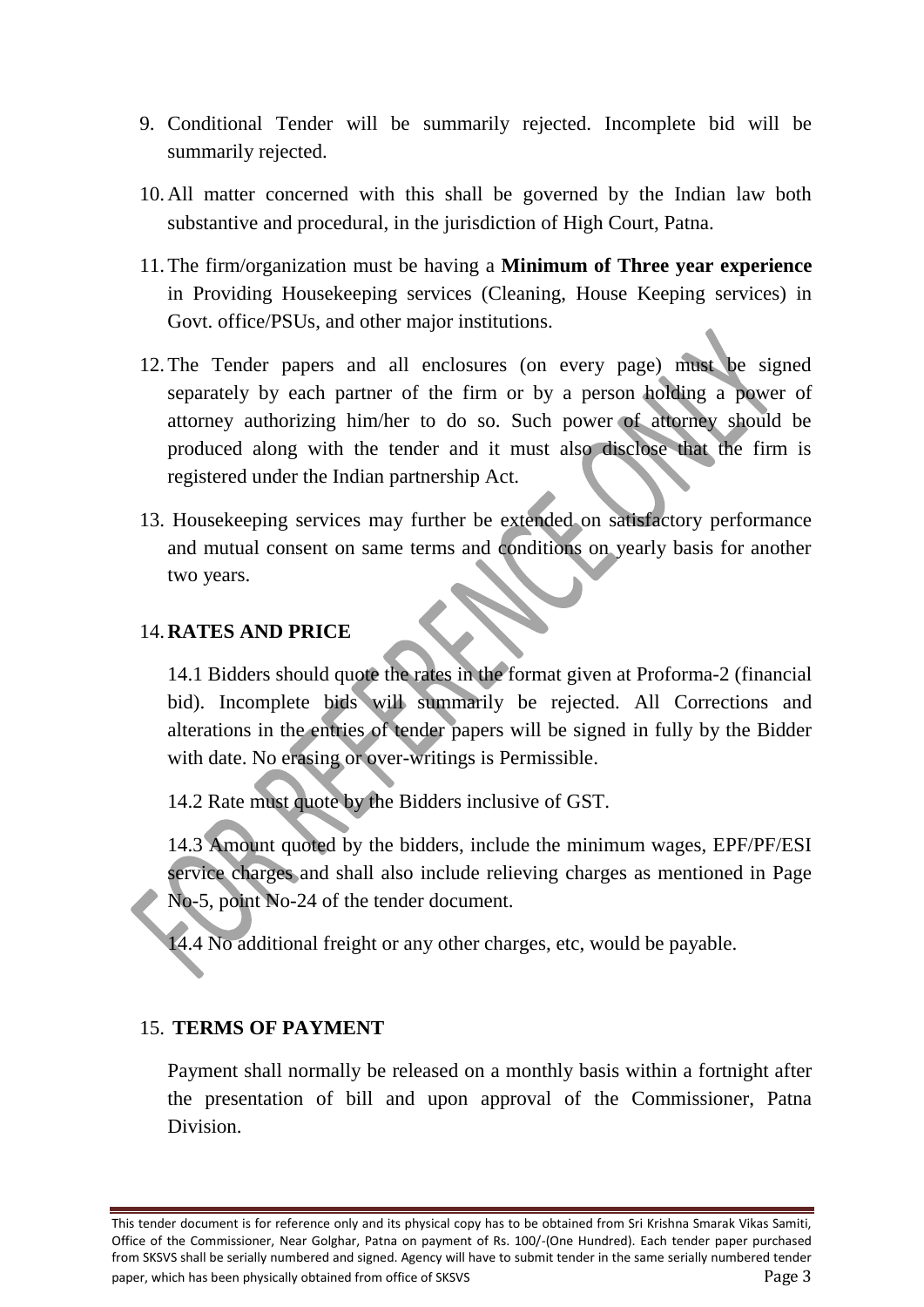S.K.S.V.S will deduct tax at source and all other statutory taxes/charges etc. as applicable from time to time on the amount payable to the agency.

#### 16. **DEDUCTIONS FOR EXCEPTIONS**

16.1 If at any stage it is felt by the Chairman/Officer Incharge of Sri Krishna Smarak Vikas Samiti, Patna that the housekeeping works are not as per the laid down parameters, office reserves the right to order suitable deduction in payment.

17.**Termination of LOA :** The Letter of Award (LOA) may be terminated by the agency by giving two months notice, however SKSVS may terminate the LOA by giving fifteen days notice without assigning any reason whatsoever. Such termination shall not affect the rights or the obligations of parties arising as a result of or in consequence any act done prior thereto.

## 18. **APPLICABLE LAW AND JURISDICTION**

All matters connected with this shall be governed by the Indian Law both substantive and procedural, for the time being in force and shall be subject to the exclusive jurisdiction of Courts at Patna.

- 19. No alternative offer shall be considered.
- 20.Commissioner, Patna Division-Cum-Chairman, Sri Krishna Smarak Vikas Samiti, Patna reserves the right to annul the bidding process at any time prior to award of contract including rejection of any or all bids after the same have received, without hereby incurring any liability to the affected bidder or any obligation to inform the affected bidder/s on the ground of Sri Krishna Smarak Vikas Samiti action.
- 21. Commissioner, Patna Division reserves the right to accept/reject any bid and to cancel the bidding process at any time and reject all bids, at any time prior to placement of order, without, thereby incurring any liability.
- 22. Any clarification on the documents may be obtained form-

*Secretary to Commissioner, Patna Division -cum-Officer Incharge, Sri Krishna Smarak Vikas Samiti, Patna.*

This tender document is for reference only and its physical copy has to be obtained from Sri Krishna Smarak Vikas Samiti, Office of the Commissioner, Near Golghar, Patna on payment of Rs. 100/-(One Hundred). Each tender paper purchased from SKSVS shall be serially numbered and signed. Agency will have to submit tender in the same serially numbered tender paper, which has been physically obtained from office of SKSVS Page 4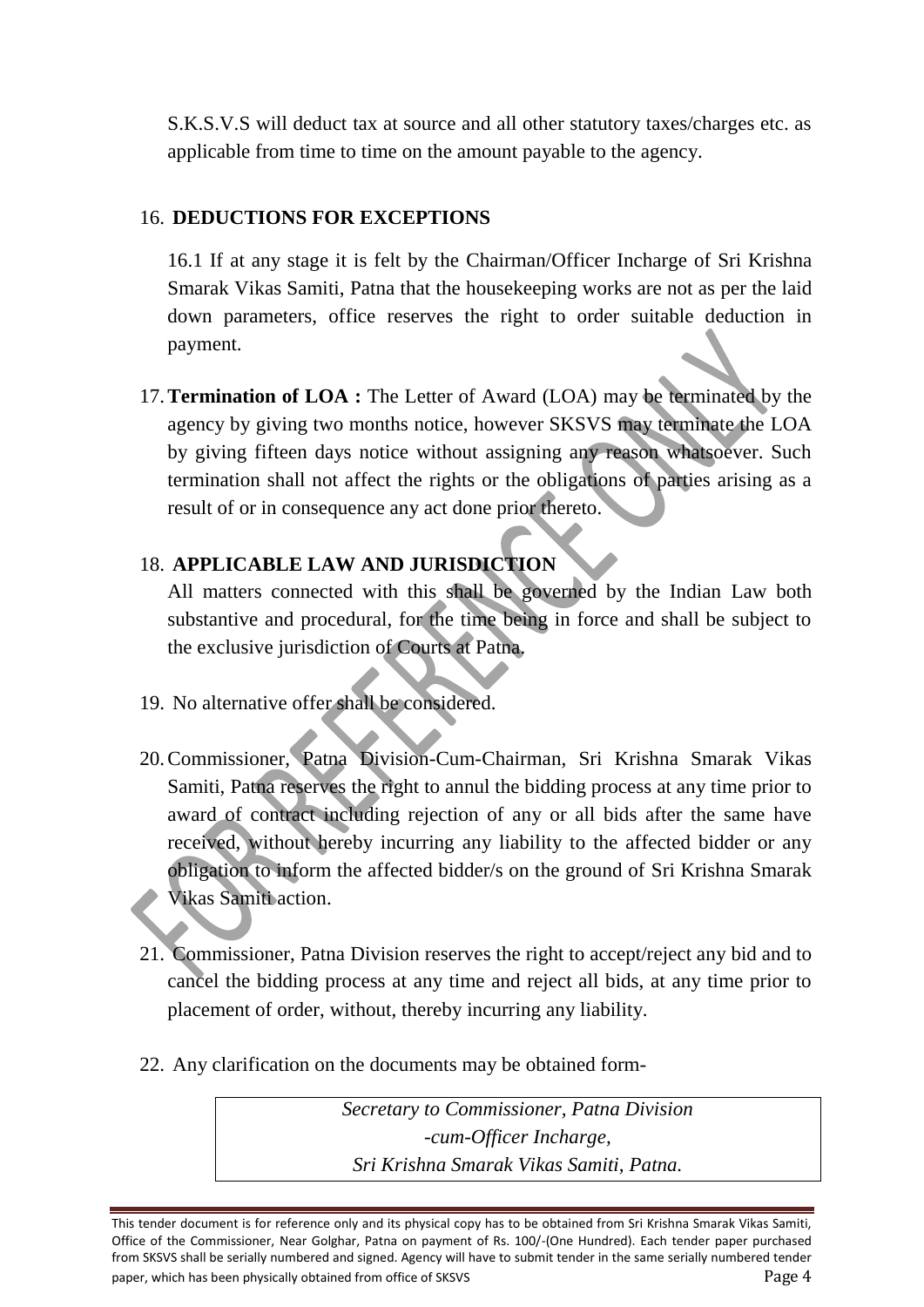- 23.**Penalty for non-performance :-** SKSVS would make regular assessment of the performance of the agency for the work assigned and at its own discretion may make suitable and appropriate deductions in the monthly payment as per the laid down parameters of the work performed by the agency. If the work performed is found unsatisfactory, SKSVS may debar/blacklist the agency and can award the work at the L1 rate, to the agency having quoted the L2 rate. In case the next agency after having awarded the work, refuses to undertake work or performs unsatisfactorily, SKSVS would go in for the re-tender.
- 24.The Agency shall ensure cleanliness at all times. The Agency shall put in place relievers (in the ratio 6:1) as would be required for the housekeeping staffs working for 26 days in a month. The rate quoted by the agency shall include additional relieving charges of 16.6 % of the rate as well.
- 25. The agency will work in two shift and agency will submit the shiftwise (6AM to 2PM & 2PM to 10PM) work plan mentioning total number of staffs with indication of total staff in each shift to ensure the all time housekeeping work of Gandhi Maidan.

This tender document is for reference only and its physical copy has to be obtained from Sri Krishna Smarak Vikas Samiti, Office of the Commissioner, Near Golghar, Patna on payment of Rs. 100/-(One Hundred). Each tender paper purchased from SKSVS shall be serially numbered and signed. Agency will have to submit tender in the same serially numbered tender paper, which has been physically obtained from office of SKSVS From the state of  $\frac{1}{2}$  page 5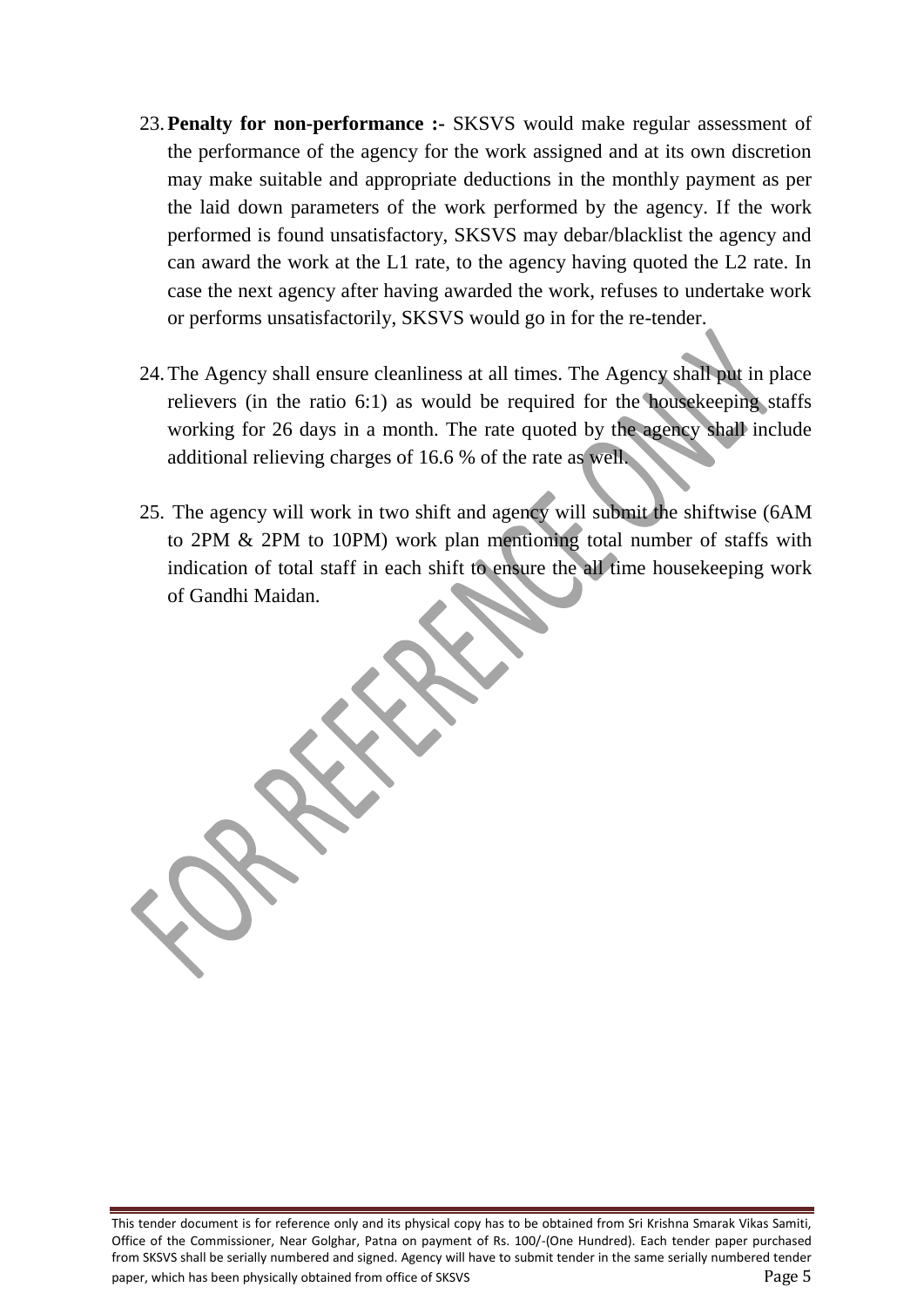# **SCOPE OF HOUSEKEEPING SERVICES/LAWN/GARDEN/ MAINTENANCE**

Housekeeping work will be done on all days of the week.

- **1. Housekeeping work: Broadly the housekeeping work may be subdivide in following services.**
	- *a. General Housekeeping (Cleaning the Pathway, Lawn, Campus and Drainage of Gandhi Maidan.*
		- i. The Service providers is expected to complete cleaning of lawn, campus and pathway, drainage of campus areas as required, inside Gandhi Maidan.
		- ii. No harm to the existing structure, fittings, finishes, fixings should be done due to bad workmanship, inferior quality of cleaning apparatus used, inferior quality of cleaning agent used, wrong Cleaning process, Mishandling etc. Special care required for specialized type of materials and important things, specialized treatment/cleaning process must be adopted.
		- iii. During conference, rally, meeting and other major functions frequency of cleaning of common areas and lawns will have to be increased to achieve the clear lines.
		- iv. For maintenance of lawn, garden and housekeeping work good quality material like phenyl, Colins, Lizol and other disinfectants etc. and good quality machinery/equipments will be used. The cost of all cleaning material to be borne by the agency.
			- Cleaning of campus also covers drain, sewerage system, rain water pipes, manholes, etc.

## *b. Horticulture Services*

- i. Maintenance of lawn and garden.
- ii. Watering the plants.
- iii. Trimming & maintenance of decorative plants.

## **2. Minimum number of Equipments Required.**

- a) Vaccum- wet/dry cleaners 1 Nos. b) Single disc Scrubbers - 1 Nos. c) Hand held Trolley - 5 Nos.
- d) Hand held Vehicle Carriages 5 Nos. for garbage disposal.

This tender document is for reference only and its physical copy has to be obtained from Sri Krishna Smarak Vikas Samiti, Office of the Commissioner, Near Golghar, Patna on payment of Rs. 100/-(One Hundred). Each tender paper purchased from SKSVS shall be serially numbered and signed. Agency will have to submit tender in the same serially numbered tender paper, which has been physically obtained from office of SKSVS Page 6 and the state of  $\Box$  Page 6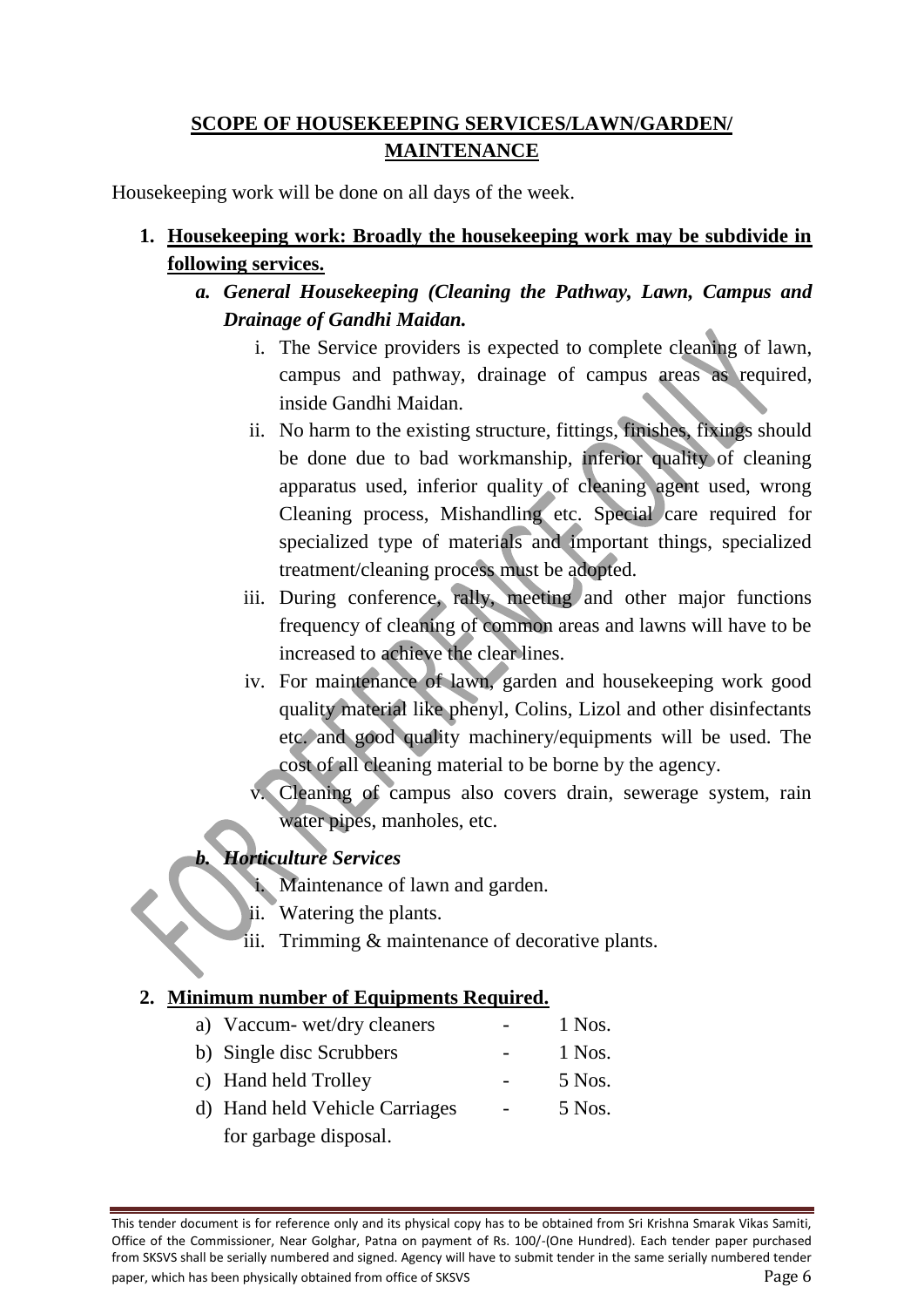Number and type of equipments may be increased by agency as per their requirement.

## **3. General Terms & Conditions**

- i. All the housekeeping staffs will be well dressed as the dress code with certified Photo ID card as specified by the SKSVS.
- ii. Proper registers/records for the jobs carried out on daily, weekly, fortnightly and monthly basis will be maintained by the Staff of the agency.
- iii. Successful bidders will have to provide detailed plan of Action including the number of the persons employed by the agency within seven days (and after award of work). Failure to do so will be summarily lead to rejection of work award.
- iv. There will not be extra payment for maintenance/housekeeping for any kind of functions organised in Gandhi Maidan, Patna.
- v. Compliance of all statutory laws/labour laws is to be made by the agency only and SKSVS has no obligation of the same.
- vi. The agency shall comply with the statutory provisions of Contract Labour (Regulation & Abolition) Act, 1970; Employees State Insurance Act 1948; Workman's Compensation Act, 1923; Payment of Wages Act, 1936; The Employees Provident Fund (and Miscellaneous Provisions) Act, 1952; Payment of Bonus Act, 1965; The Minimum Wages Act,1948 with all amendments.
- vii. Bidder must employ adult and efficient labour only. Employment of child labour will lead to the termination of the contract. The successful bidder shall engage only such workers, whose antecedents have been thoroughly verified including character and other formalities.
- viii. The bidder shall ensure that all the workforce deployed wear uniform and ID Card while on duty as specified by Samiti.

## **4. Evaluation of work Performed :-**

SKSVS on a regular basis would evaluate the performance of the Agency as laid down in the scope of work. SKSVS would make regular assessment of the performance of the agency for the work assigned and at its own discretion may make suitable and appropriate deductions in the monthly payment as per the laid down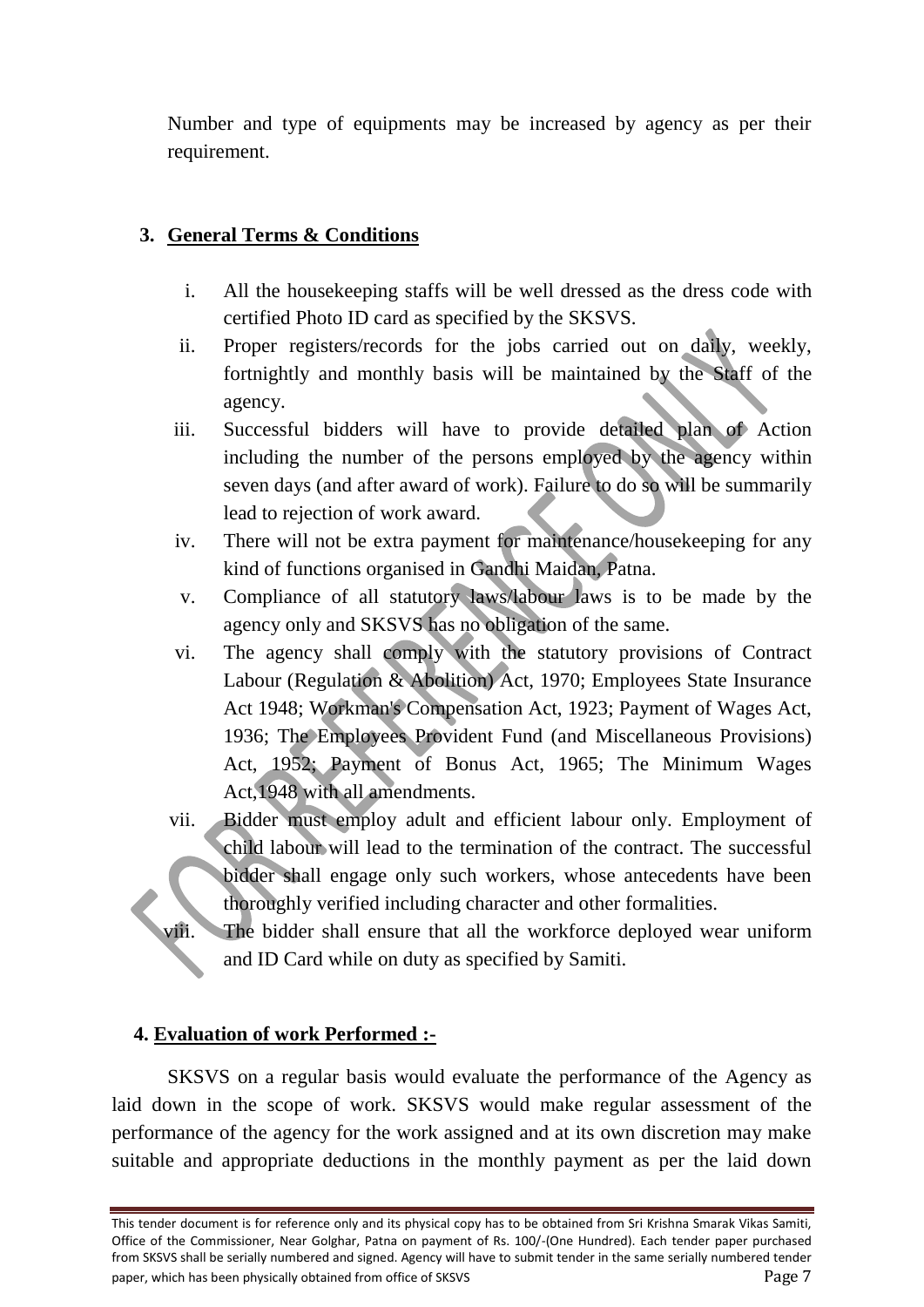parameters/ scope of work of the work performed by the agency. If the work performed is found unsatisfactory, SKSVS may debar/blacklist the agency and can award the work at the L1 rate, to the agency having quoted the L2 rate. In case the next agency after having awarded the work, refuses to undertake work or performs unsatisfactorily, SKSVS would go in for the re-tender.

## **5. Housekeeping : Frequency of cleaning of major items.**

## **A. Daily Jobs**

| SI.<br>No.     | <b>Work Details</b>                                       | <b>Remarks</b>                    |
|----------------|-----------------------------------------------------------|-----------------------------------|
|                | Cleaning of Main Pathway, lawn and Garden.                | Daily and keep it clean all times |
| 2              | Cleaning of campus, disposal of garbage etc.              | Daily and keep it clean all times |
| 3              | Watering plant in Gandhi Maidan                           | Daily and keep it clean all times |
| $\overline{4}$ | Collection of waste materials i.e., papers/polythene from | Daily and keep it clean all times |
|                | campus, waste paper, and putting in bags at the specified |                                   |
|                | location                                                  |                                   |
| 5              | Trimming & maintenance of decorative plants.              | As required                       |
| 6              | As directed by Sri Krishna Smarak Vikas Samiti.           |                                   |

## **B. Monthly Jobs**

| ol.<br>No. | <b>Work Details</b>                             | <b>Remarks</b> |
|------------|-------------------------------------------------|----------------|
|            | Cleaning of manholes chambers, sewer etc.       |                |
|            | As directed by Sri Krishna Smarak Vikas Samiti. |                |

This tender document is for reference only and its physical copy has to be obtained from Sri Krishna Smarak Vikas Samiti, Office of the Commissioner, Near Golghar, Patna on payment of Rs. 100/-(One Hundred). Each tender paper purchased from SKSVS shall be serially numbered and signed. Agency will have to submit tender in the same serially numbered tender paper, which has been physically obtained from office of SKSVS Page 8 and the state of  $\Box$  Page 8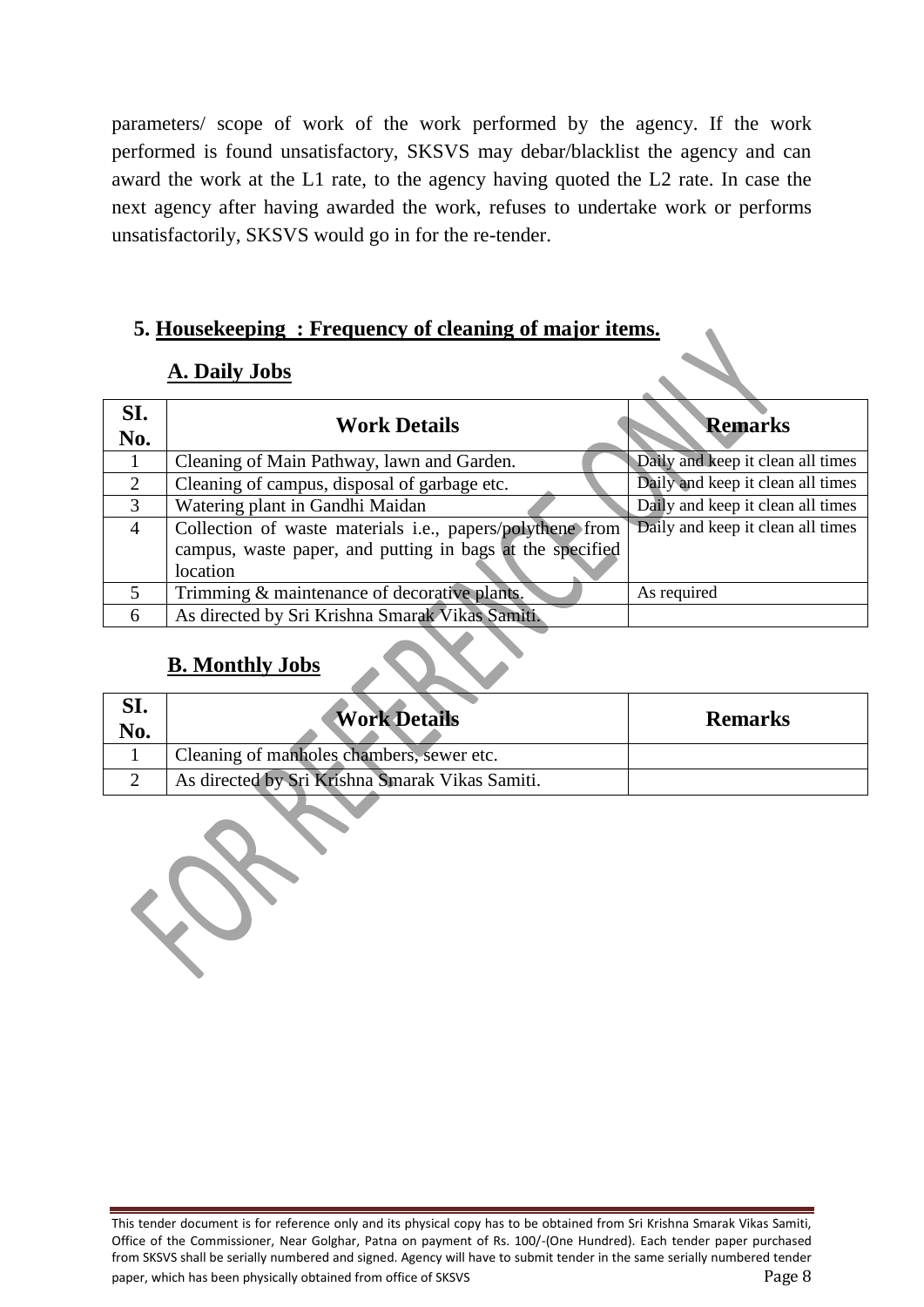# **TECHNICAL BID**

# **(Proforma-I) "HOUSEKEEPING SERVICE AT GANDHI MAIDAN, PATNA"**

| 1. | Name of Tenderer              | $\bullet$<br>$\ddot{\phantom{0}}$ |  |
|----|-------------------------------|-----------------------------------|--|
| 2. | <b>Full Address with</b>      | $\ddot{\cdot}$                    |  |
|    | Telephone/Mobile Nos.         |                                   |  |
|    | (A) Head Office               | $\ddot{\cdot}$                    |  |
|    | (B) Branch/Local Office       | $\ddot{\cdot}$                    |  |
| 3. | <b>Earnest Money Details:</b> | $\ddot{\cdot}$                    |  |
|    | (Enclose Original             |                                   |  |
|    | <b>Bank/Demand Draft)</b>     |                                   |  |
|    | 1. Demand/Bank Draft No.      |                                   |  |
|    | 2. Bank and Branch Name       |                                   |  |
|    | 3. Amount                     |                                   |  |

4. Details of Places where housekeeping services are being provided to Govt./PSUs or other major organizations (atleast 3 years experience).

| Housekeeping<br>job carried<br>out during | Name of<br><b>Organization</b> | <b>Nature</b><br>of Job | <b>Area</b><br>covered | <b>Manpower</b><br>deployed | <b>Value</b> | <b>Experience</b><br>certificate/ Order<br>etc. |
|-------------------------------------------|--------------------------------|-------------------------|------------------------|-----------------------------|--------------|-------------------------------------------------|
| three $(3)$ years                         |                                |                         |                        |                             |              |                                                 |
|                                           |                                |                         |                        |                             |              |                                                 |
|                                           |                                |                         |                        |                             |              |                                                 |

This tender document is for reference only and its physical copy has to be obtained from Sri Krishna Smarak Vikas Samiti, Office of the Commissioner, Near Golghar, Patna on payment of Rs. 100/-(One Hundred). Each tender paper purchased from SKSVS shall be serially numbered and signed. Agency will have to submit tender in the same serially numbered tender paper, which has been physically obtained from office of SKSVS Page 9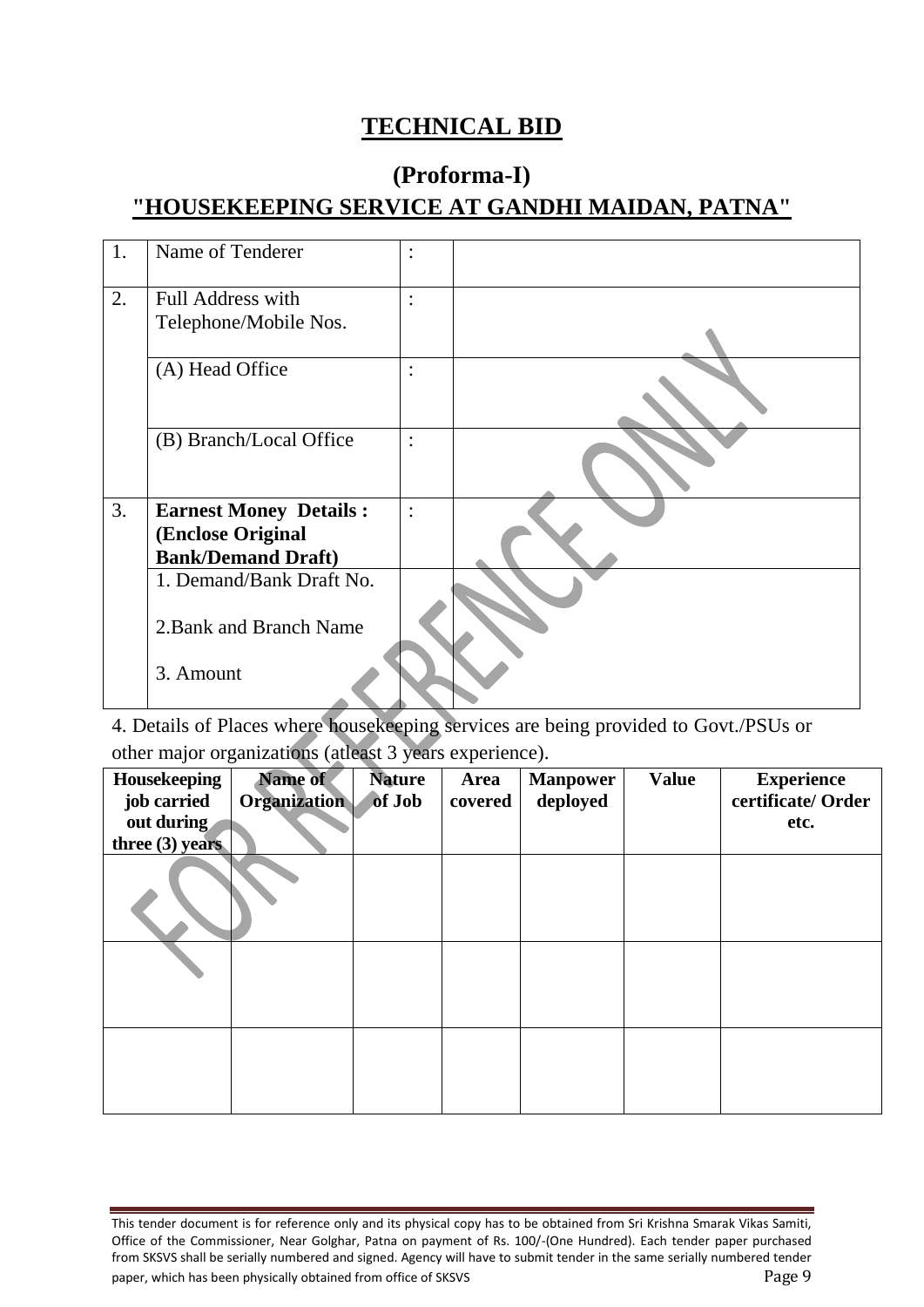| 05 | Turnover of the Company/Firm/<br>Agency for each year during three | $2014 - 15$ | Rs. | Lakh |
|----|--------------------------------------------------------------------|-------------|-----|------|
|    | financial years<br>(Attach details)                                | $2015 - 16$ | Rs. | Lakh |
|    |                                                                    | 2016-17     | Rs. | Lakh |
| 06 | PAN Number (Attach photocopy)                                      |             |     |      |
| 07 | GST Number (Attach photocopy)                                      |             |     |      |
|    |                                                                    |             |     |      |

8. Any other relevant information related to housekeeping services, you would like to submit: (Enclose Extra sheet if required)

……………………………………………………………………………………

…………………………………………………………………………………… ……………………………………………………………………………………

9**. Declaration: I/We declare that, the information given above is correct. In case it is found false/incorrect, at any stage, SKSVS may terminate the LOA or take suitable action against me/us. I/We have read/gone through the terms, conditions, rules, guidelines etc. of the tender/housekeeping work, and agree to follow the same.**

| Date:  | (Signature/s of the tenderer/Authorized person) |
|--------|-------------------------------------------------|
| Place: | Full Name/s:                                    |
|        | Designation:                                    |
|        | Stamp:                                          |

(Please put Signature and name on every page of Bid Document and Enclosures.)

This tender document is for reference only and its physical copy has to be obtained from Sri Krishna Smarak Vikas Samiti, Office of the Commissioner, Near Golghar, Patna on payment of Rs. 100/-(One Hundred). Each tender paper purchased from SKSVS shall be serially numbered and signed. Agency will have to submit tender in the same serially numbered tender paper, which has been physically obtained from office of SKSVS Page 10